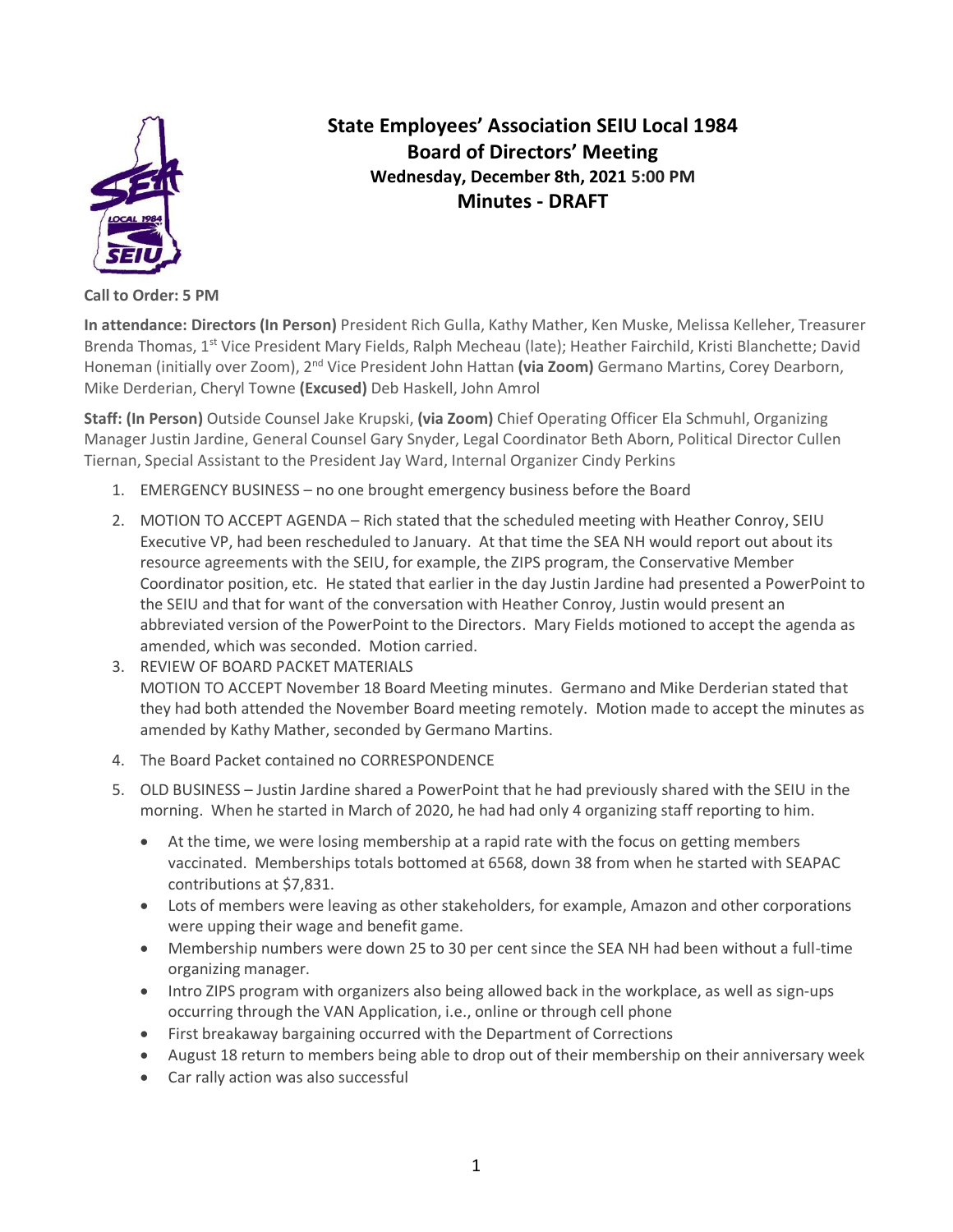- Currently new members have bolstered membership total numbers to 6,686 and SEAPAC contributions were at \$7719/month
- Various external campaigns were also occurring throughout the State
- Goals were to increase membership 5.5 percent and to increase SEAPAC by 5 per cent
- Also working to train member organizers in DES (Environmental Services) and another Department (I believe DoIT) which did not have high member density, other Chapters, for example, the Department of Agriculture and the Community College Adjutants were examples and train a member to recruit other members.
- Had convened six trainings with members regarding these type of actions
- New material had been worked up recruitment packets
- Also working to recruit for committees
- 6. COMMITTEE ASSIGNMENTS:
	- 1. President's Report, Rich Gulla 50 members appeared for the Executive Committee meeting regarding wage enhancements two meetings ago and at today's meeting District 2 Councilor Cindy Warmington had asked Lori Shibinette some pointed questions based on materials provided to her by Executive Branch Negotiator Randy Hunneyman.
		- Heather Fairchild asked what the percentage of vacant positions the State had.
		- Rich stated the SEA NH had filed an Unfair Labor Practice with the Public Employee Labor Relations Board.
		- Jay Ward stated that the Dept. of Labor had ceased completing exit interviews and that the Dept. of Education had some ongoing personnel investigations happening, one of which was criminal
		- Rich stated that there was some will from commissioners to look at employee classification and having all parties at the table to address the issue
		- Reported that Lori Weaver and DHHS was using a firm to staff SYSC, i.e., contract with bodies outside of NH
		- Rich that there was some feeling within the State that the classification system was antiquated
		- Lori Weaver wants to get together the first of the year with other commissioners
		- The State is at a breaking point
		- Liquor Commission also had not been able to deliver
		- At the same time, there also seemed to be no willpower to address the problems within the State from some corners without much communication from the corner office
		- One thing was certain, Cindy Warmington had done a great job of asking Lori Shibinette pointed questions
	- 2. Council Meeting December 9, 6:30 pm Starting registration at 6 PM. Jake Krupski will provide a presentation on NH RSA [273-A: Public Employee Labor Relations](http://gencourt.state.nh.us/rsa/html/NHTOC/NHTOC-XXIII-273-A.htm) and the no right to strike clause. Rich asked that Committee Chairs submit an updated list of their committee members as well as pitch their Committee at the Council.
	- 3. Strategic Planning Update, Rich Gulla earlier in 2021, a group of SEA NH stakeholders had met with Bob Uedek and had not received any data back from those meetings. Individuals who attended the meetings stated that they went into the interviews without information about what the process was about and the whole thing had been a bit of a confusing ill-prepared knot. Rich stated that the Managers were discussing how they could get the data and then press restart with a local facilitator, not necessarily connected to the International. Parties